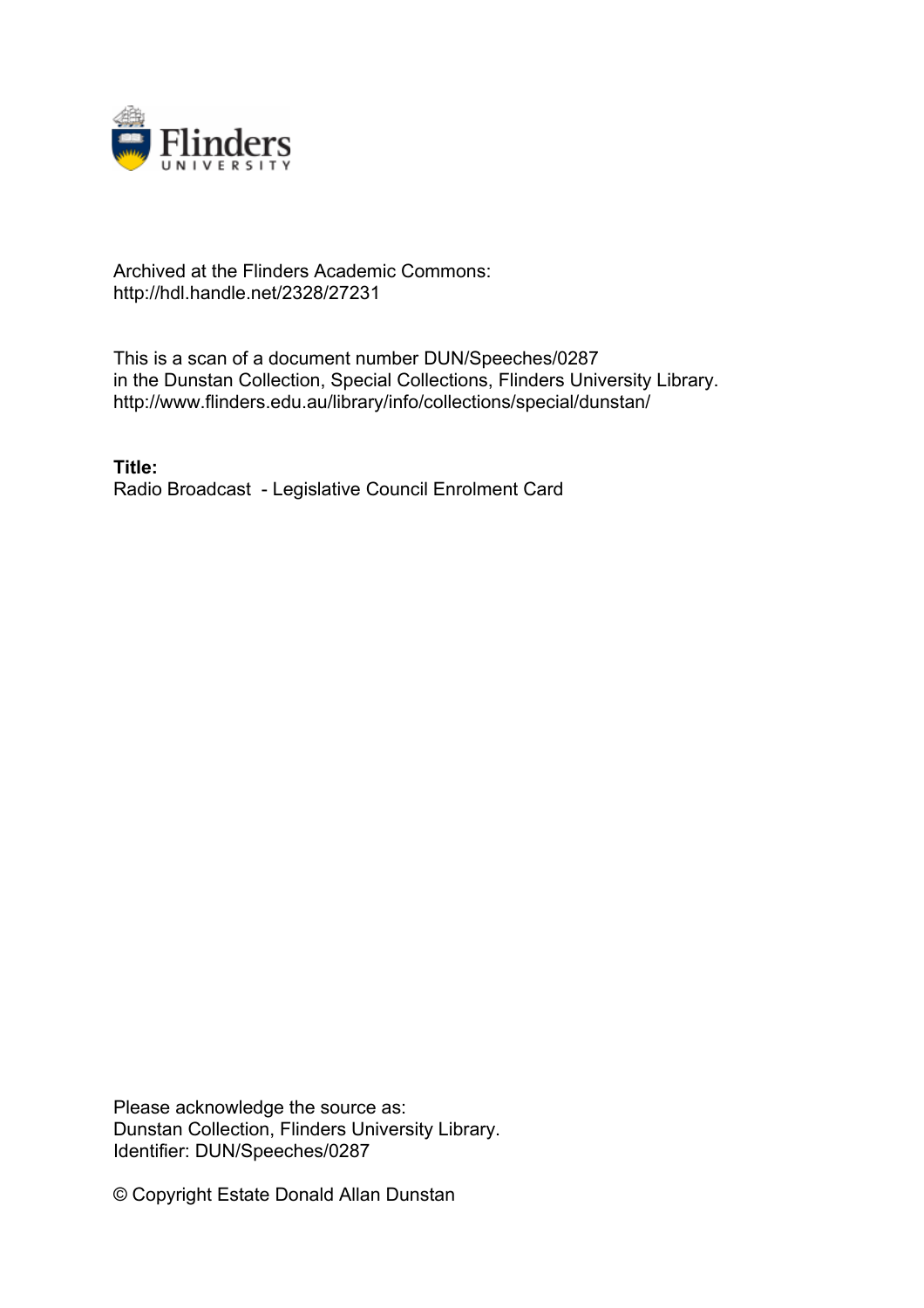TALK BY THE PREMIER, MR. DON DUNSTAN, 5-K.A., FRIDAY, 9TH JUNE.1967. GOOD EVENING :

MANY OP YOU IN THE LAST WEEK OR SO HAVE RECEIVED IN THE POST A LEGISLATIVE COUNCIL ENROLMENT CARD. THIS CARD STATES THAT IT APPEARS YOU ARE AN INHABITANT OCCUPIER. NOW WHAT IS AN INHABITANT OCCUPIER? AN INHABITANT OCCUPIER IS THAT PERSON WHO LIVES IN ANY HOUSEHOLD EITHER AS TENANT OR AS OWNER - HE'S THE HEAD OP THE HOUSEHOLD.

NOW OP COURSE IN SOME CASES A MISTAKE MAY HAVE BEEN MADE AND THE CARD SENT TO THE WRONG PERSON. YOU SEE. THE LIST OF APPARENT INHABITANT OCCUPIERS WAS PREPARED BY COMPUTER. THE COMPUTER COMPARED THE HOUSE OP ASSEMBLY ROLL WITH THE LEGISLATIVE COUNCIL ROLL AND PICKED OUT THE APPARENT INHABITANT OCCUPIERS. IN A PEW CASES NAMES MAY HAVE BEEN MUSSED BY THE COMPUTER.

NOW IT DOES STATE ON THE CARD THAT THERE IS A PENALTY IF THE PERSON WHO SIGNS IT IS NOT REALLY ELIGIBLE. BUT IN THIS CASE

**PAGE 2.** 

 $\frac{287}{1}$ 

THERE IS NO PENALTY BECAUSE ANY MISTAKE WILL BE THE COMPUTER'S FAULT NOT THE PERSON WHO SIGNS THE CARD. IN ANY CASE THE CARDS ARE CHECKED WHEN THEY ARRIVE AT THE ELECTORAL OFFICE SO THERE SHOULD BE NO CONCERN ON THIS SCORE.

SOME PEOPLE ARE ALSO UNDER THE IMPRESSION THAT ENROLMENT IN THE LEGISLATIVE COUNCIL ROLL MAKES THEM ELIGIBLE FOR JURY SERVICE. THIS IS NO LONGER TRUE. JURORS ARE SELECTED PROM THE HOUSE OP ASSEMBLY ROLL AND, OP COURSE, IT IS COMPULSORY TO BE ON THAT ROLL. IT IS NOT COMPULSORY TO BE ON THE LEGISLATIVE COUNCIL ROLL BUT IP YOU ARE QUALIFIED I STRONGLY URGE YOU TO SIGN THE FORM AND SEND IT IN.

THE LEGISLATIVE COUNCIL IS THE UPPER HOUSE OF THE SOUTH AUSTRALIAN PARLIAMENT AND UNDER OUR CONSTITUTION IT HAS THE RIGHT OP VETO ON ANY MEASURE PASSED BY THE DEMOCRATICALLY ELECTED LOWER HOUSE. FOR EXAMPLE, THEY REFUSED THE GOVERNMENT'S PROPOSALS FOR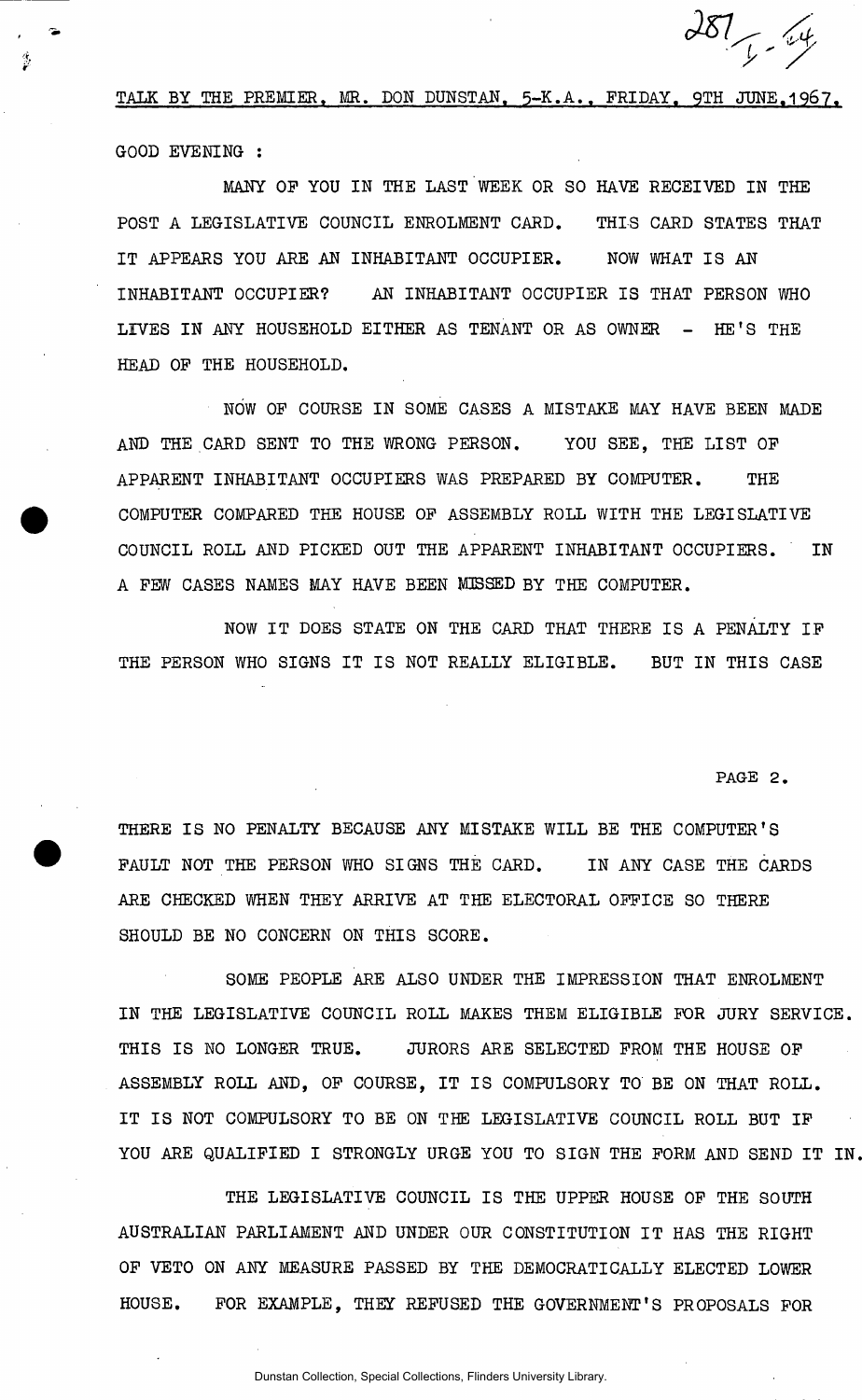PAGE 4.

ELECTORAL REFORM - SOMETHING FOR WHICH AN OVERWHELMING MAJORITY OF SOUTH AUSTRALIANS HAD VOTED  $\ldots$  BUT THE LEGISLATIVE COUNCIL. REPRESENTING A LIMITED NUMBER OF PEOPLE AND THEIR OWN VESTED INTERESTS - TORPEDOED THE BILL.

WE DECIDED THAT THE LEGISLATIVE COUNCIL SHOULD BE MORE REPRESENTATIVE. IN THE PAST, CLAIM FORMS HAD ONLY BEEN SENT TO OWNERS OF PROPERTY. ..... BUT THERE ARE FIVE QUALIFICATIONS FOR ENROLMENT. ' WE PICKED THAT ONE WHICH WOULD APPLY TO MOST PEOPLE AND HAVE SENT OUT THE CARDS.

OF COURSE, RETURNED SERVICEMEN AND WOMEN ARE ALSO ELIGIBLE FOR ENROLMENT AND THE ORGANIZATIONS CONNECTED WITH THESE PEOPLE HAVE BEEN NOTIFED.

RETURNS SO FAR HAVE BEEN VERY SATISFYING. THIS SHOWS THAT VOTERS IN SOUTH AUSTRALIA ARE REALLY ON THE BALL. OF THE FIRST 1,000 CARDS EXAMINED ONLY THREE WERE NOT SIGNED. IN SOME

CASES DETAILS OF BIRTH WERE OMITTED BUT THE ELECTORAL DEPARTMENT CAN GET THESE DETAILS FROM THE COMMONWEALTH. HOWEVER, IT DOES HELP US IF BIRTH DETAILS ARE PUT ON THE CARD. THE USE OF THE COMPUTER HAS ALSO BEEN JUSTIFIED ... IN THE SAME FIRST 1,000 ONLY 13 PEOPLE HAD MARKED THEIR CARDS AS "NOT ELIGIBLE". UP TO TWO-THIRDS OF THE CARDS HAVE NOT BEEN ALTERED SHOWING THAT THE COMPUTER INFORMATION WAS CORRECT.

I URGE EVERYONE WHO HAS THE RIGHT TO ENROL TO CLAIM THAT RIGHT AND I URGE THOSE PEOPLE WHO HAVE RECEIVED CARDS TO SIGN THEM AND SEND THEM.

IT IS IN YOUR OWN INTEREST TO HAVE A VOTE FOR THE LEGISLATIVE COUNCIL.

I URGE YOU TO CLAIM YOUR RIGHT TO A VOTE.

GOOD NIGHT.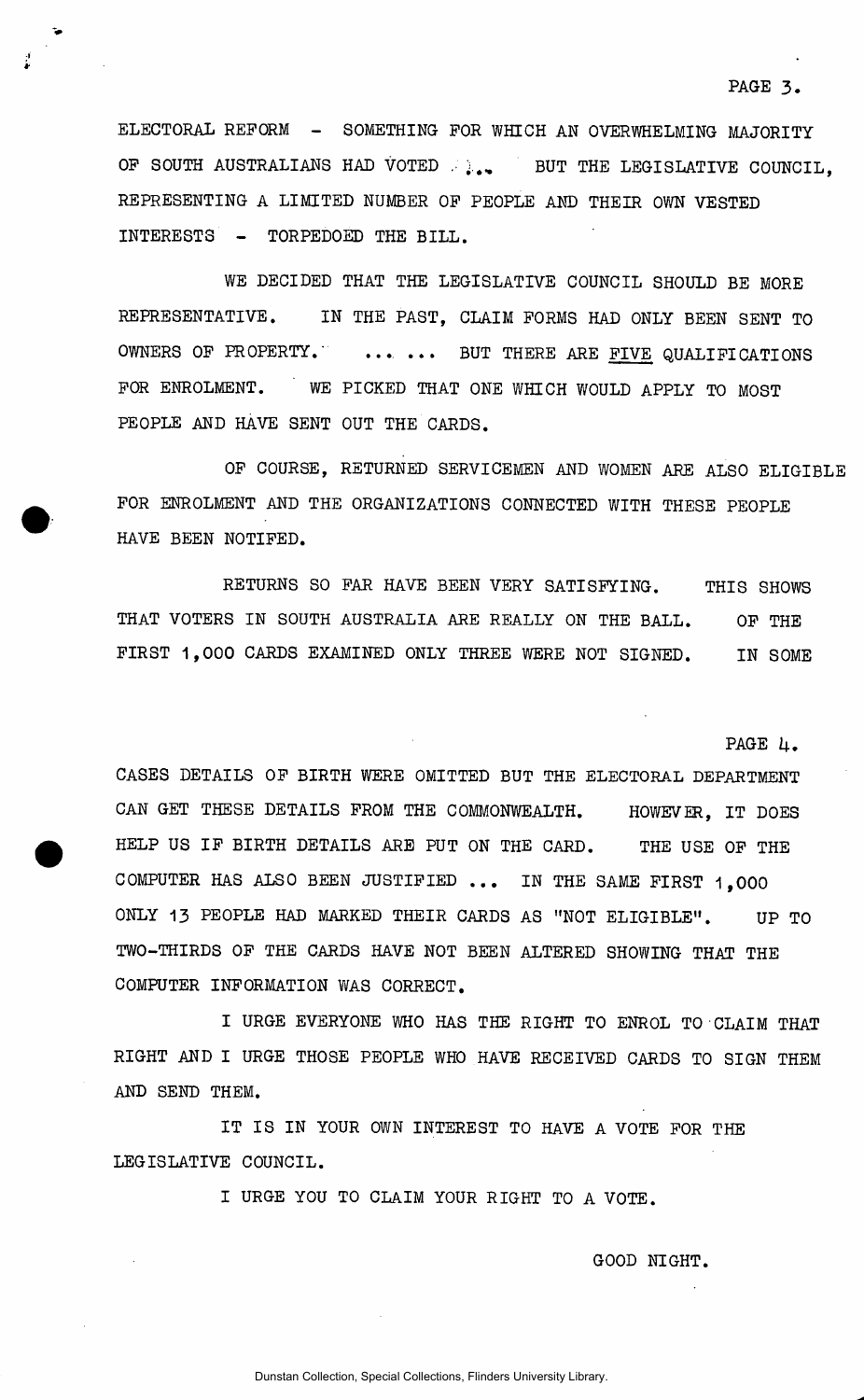## R.L. REID'S TV REFERENDUM BROADCAST FOR **WEDNESDAY, 2008 MAY AT 6.55PM**

**' V \*EDMBSDAY v 2(& S MA Y A T 6.55E M** 

GOOD EVENING, LADIES AND GENTLEMEN.

 $\mathcal{L} = \mathcal{L}$ 

THE LAST TIME I SPOKE TO YOU I EMPHASIZED THE IMPORTANCE OF A "NO" VOTE TO QUESTION ONE OF SATURDAY IF THE GOVERNMENT'S WELL-LAID PLANS FOR AN / ELECTORAL GERRYMANDER OF THE HOUSE OF REPRESENTATIVES WERE TO BE FRUSTRATED  $\hat{p}_i = \frac{1}{\sqrt{2\pi}} \sum_{i=1}^{n} p_i$ IT WAS MY CONTENTION THEN AND I REPEAT IT NOW THAT BY **I STRANCE** CHANCE THIS  **1**  NEXUS PROVISION IN OUR CONSTITUTION, WHEREBY INCREASES IN THE SIZE OF THE HOUSE MUST BE MATCHED BY INCREASES IN THE SENATE, IS OUR LAST POLITICAL AND CONSTITUTIONAL BARRIER TO A REGULAR FIDDLING OF ELECTORAL BOUNDARIES, GUARANTEED TO KEEP THE GOVERNMENT OF THE DAY IN POWER REGARDLESS OF THE POPULAR VOTE  $_{\odot}$ THE GROUND-WORK HAS ALREADY BEEN LAID IN THE 1965 AMENDMENTS TO THE COMMONWEALTH ELECTORAL ACT BY A SHAMELESS ALTERATION OF THE TYPE OF INSTRUCTIONS TO BE ISSUED TO THE FEDERAL ELECTORAL COMMISSIONERS WHEN THEY COME TO REDRAW FEDERAL BOUNDARIES AND BY THE PROVISION OF OPPORTUNITIES FOR INTERESTED PARTIES  $\beta$  $($  PARTICULARLY POLITICIANS $\big)$  TO APPLY PRESSURE ON FORMERLY INDEPENDENT COMMISSIONERS.

IT ONLY REQUIRES NOW THAT YOU CALLOW THE GOVERNMENT TO INCREASE AUTOMATICALLY THE SIZE OP THE HOUSE WITHOUT THE EXPANSION OP THE SENATE TO  $\sqrt{$  // PUT THE FINISHING TOUCHES TO THE PLAN $\varphi$  to vote "NO" to QUESTION 1 IS ESSENTIAL IF YOU WISH TO TRY AND PRESERVE A FAIR ELECTORAL SYSTEM  $\mathcal{O}$ 

LADIES AND GENTLEMEN, I AM NOT ONE WHO DELIGHTS IN RUNNING DOWN OUR ! LADIES AND GENTLEMEN, I AM NOT ONE WHO DELIGHTS IN RUNNING DOWN OUR

 $\overline{\mathcal{L}}$ 

Dunstan Collection, Special Collections, Flinders University Library.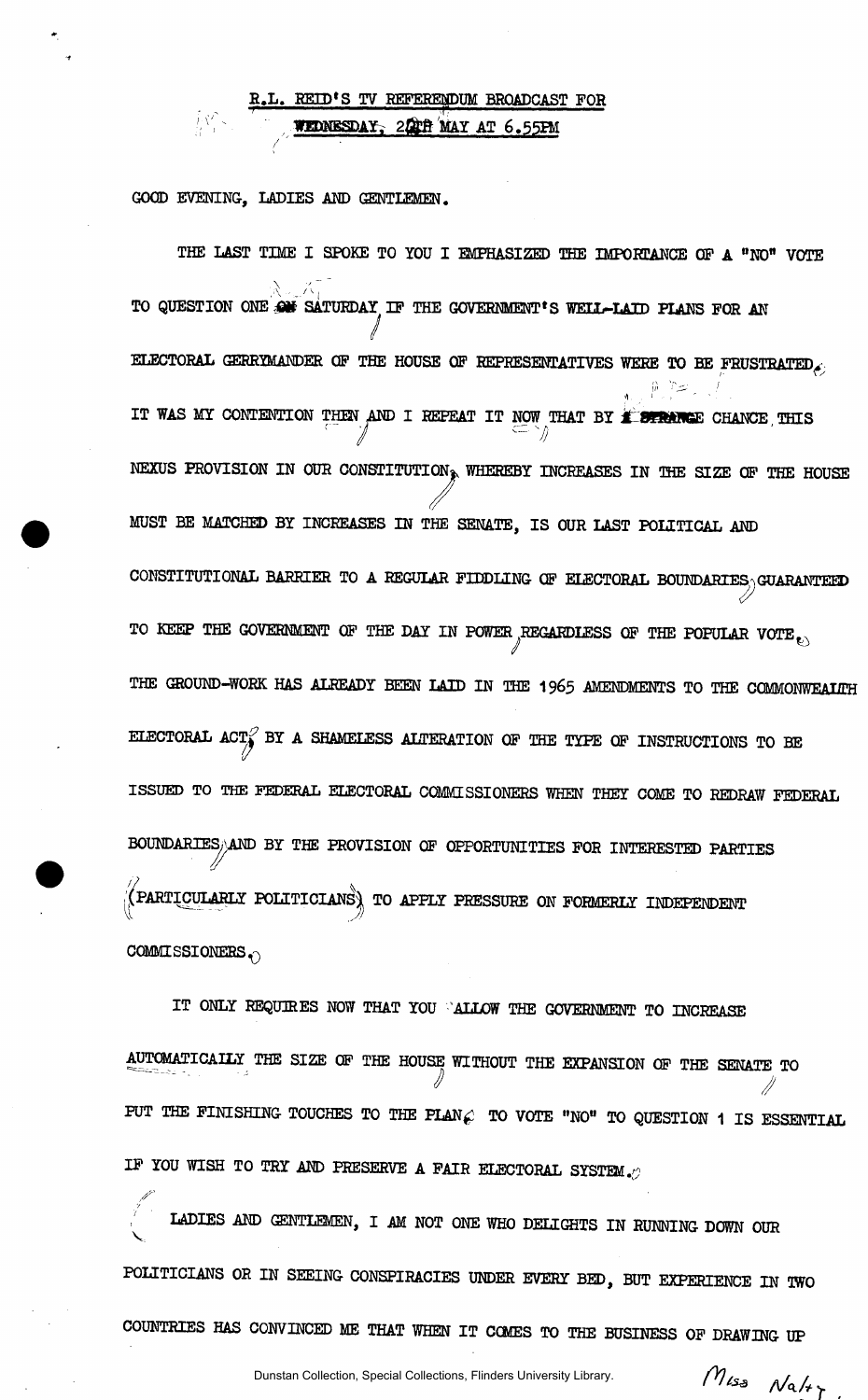AND REARRANGING ELECTORAL BOUNDARIES TOU JUST CAN'T TRUST POLITICIANS TO DO THE JOB FAIRLY - THEIR OWN SELF-INTERESTS ARE TOO INTIMATELY INVOLVED  $_{\ell^{\jmath}}$ *J* 

MI SUSPICIONS ABOUT QUESTION 1 WERE INTENSIFIED WHEN I READ WHAT WAS PROPOSED IN PLACE OF THE NEXUS PROVISION, AND WHAT WAS LEFT OUT  $_{\bullet}$ , THE PRACTICAL 孤魂运动 感形故 EFFECT OF THESE PROVISIONS IS THAT, BEGINNING IMMEDIATELY THE MACHINERY IS PUT *(A f*  INTO OPERATION AND AFTER EVERY CENSUS THERE WILL BE A NICE LITTLE BONUS OF SEATS TO BE ADDED TO THE HOUSE, AND ONCE THE FORMULA HAS PRODUCED THE STATES  $^\circ$  $\mathcal{L}$  -  $\mathcal{L}$   $\mathcal{L}$   $\mathcal{L}$   $\mathcal{L}$   $\mathcal{L}$   $\mathcal{L}$   $\mathcal{L}$   $\mathcal{L}$   $\mathcal{L}$   $\mathcal{L}$   $\mathcal{L}$   $\mathcal{L}$   $\mathcal{L}$   $\mathcal{L}$   $\mathcal{L}$   $\mathcal{L}$   $\mathcal{L}$   $\mathcal{L}$   $\mathcal{L}$   $\mathcal{L}$   $\mathcal{L}$   $\mathcal{L}$   $\mathcal{L}$   $\math$ NEW NUMBER OF SEATS, THE FEDERAL GOVERNMENT WILL BE ABLE. THROUGH EFFECTIVELY we comment when he sons  $\mathcal T$ FROM POINT OF VIEW OF AREA AND POPULATION, WHAT A NICE LITTLE PRESENT FOR ANY PROM POINT OF VIEW OF AREA AND POPULATION\*; WHAT A NICE LITTLE PRESENT FOR ANY GOVERNMENT TO HAVE AT ITS DISPOSAL!

FURE SPECULATION, YOU SAY; MERE PSEUDO-INTELLECTUAL THEORISING; "THEY'D PURE SPECULATION^ YOU SAY; MERE PSEUDO-INTELLECTUAL THEORISING; "THEY'D NEVER HAVE THE CHEEK TO DO IT"! ON THE CONTRARY, THE VICTORIAN ELECTIONS OF A FEW WEEKS BACK PROVE THE DEADLY EFFECTIVENESS OF THIS FORM OF GERRYMANDERING, THAT AVOIDS THE CRUDITIES AND MISTAKES OF MORE SIMPLE SYSTEMS  $\epsilon$  in the VICTORIAN ELECTIONS THE LIBERAL PARTY LOST GROUND TO THE A.L.P. IN TERMS OF VOTES CAST, BUT IN TERMS OF SEATS IT ACTUALLY INCREASED ITS MAJORITY OVER THE OPPOSITION. WHAT HAD HAPPENED? IN BETWEEN THE TWO ELECTIONS THERE HAD BEEN A REDISTRIBUTION OF SEATS AND AN ADDITIONAL SEVEN ADDED, JUST AS THE PROPOSED FORMULA FOR OUR CONSTITUTION SUGGESTS WILL HAPPEN  $_{\rm 40}$ 

WHAT HAS BEEN LEFT OUT OF THE PROPOSED ALTERATION IS EVEN MORE INTERESTING. WHAT JIAS BEEN LEFT OUT DE TAAL DIE DIE VAN DIE DIE VAN DIE VAN DIE VAN DIE VAN DIE VAN DIE VAN DIE VAN DIE VA<br>Gebeure IN THE CONSTITUTION OF PROVISIONS ENSURING THE REGULAR REVIEW OF THE ELECTORAL